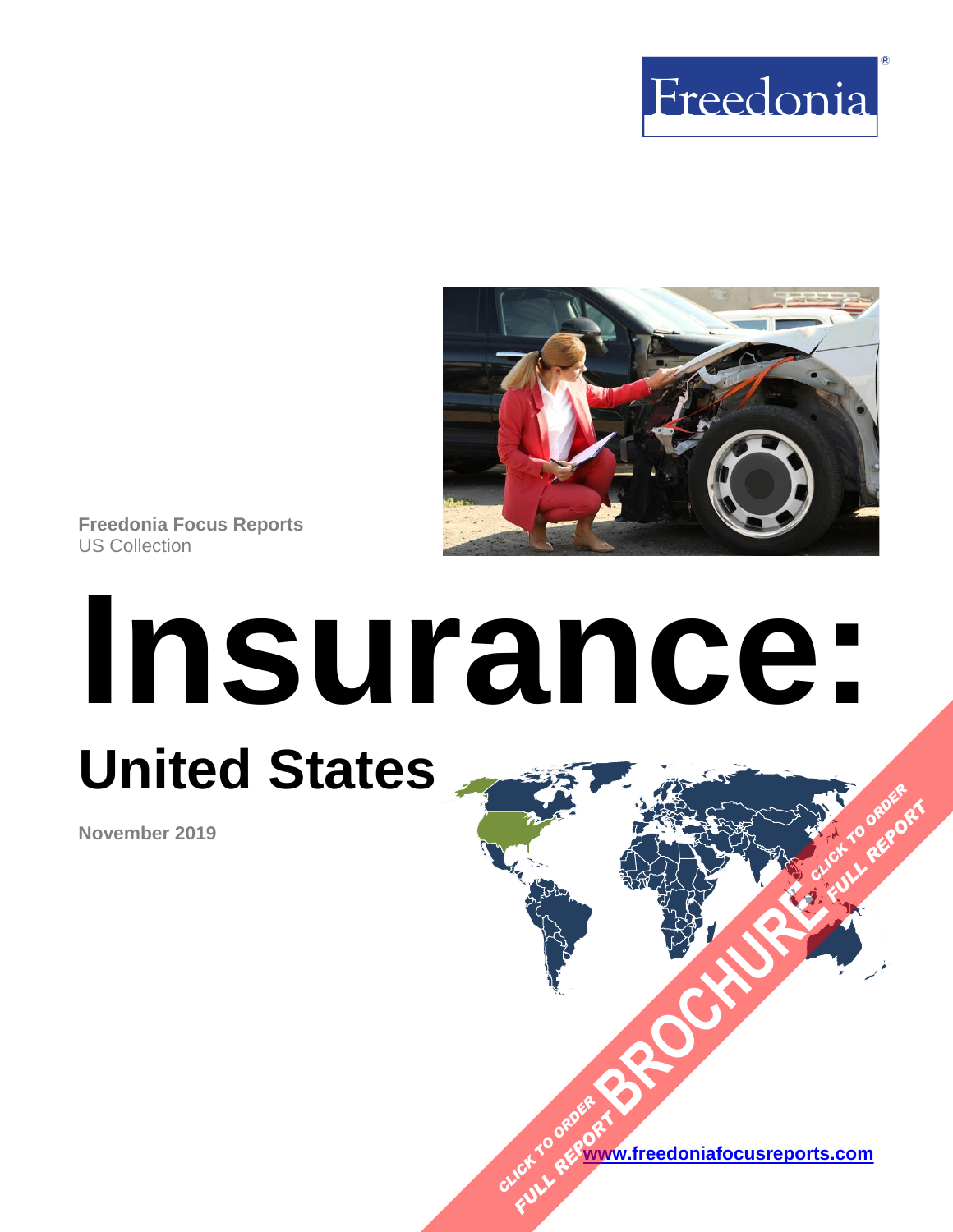# **Table of Contents**

| 1. Highlights                   | 4              |
|---------------------------------|----------------|
| 2. Market Environment           | 5              |
| <b>Historical Trends</b>        | 5              |
| Key Economic Indicators         | $\overline{7}$ |
| <b>Consumer Trends</b>          | 8              |
| <b>Regulatory Factors</b>       | 11             |
| 3. Segmentation & Forecasts     | 13             |
| <b>Services</b>                 | 13             |
| <b>Direct Healthcare</b>        | 16             |
| Direct Property & Casualty      | 20             |
| Direct Life                     | 24             |
| Reinsurance                     | 27             |
| Agencies & Brokerages           | 29             |
| Other Insurance Establishments  | 31             |
| 4. Industry Structure           | 35             |
| <b>Industry Characteristics</b> | 35             |
| <b>Market Leaders</b>           | 39             |
| UnitedHealth Group              | 39             |
| MetLife                         | 40             |
| <b>State Farm</b>               | 40             |
| 5. About This Report            | 42             |
| Scope                           | 42             |
| Sources                         | 42             |
| <b>Industry Codes</b>           | 43             |
| Freedonia Methodology           | 43             |
| Resources                       | 45             |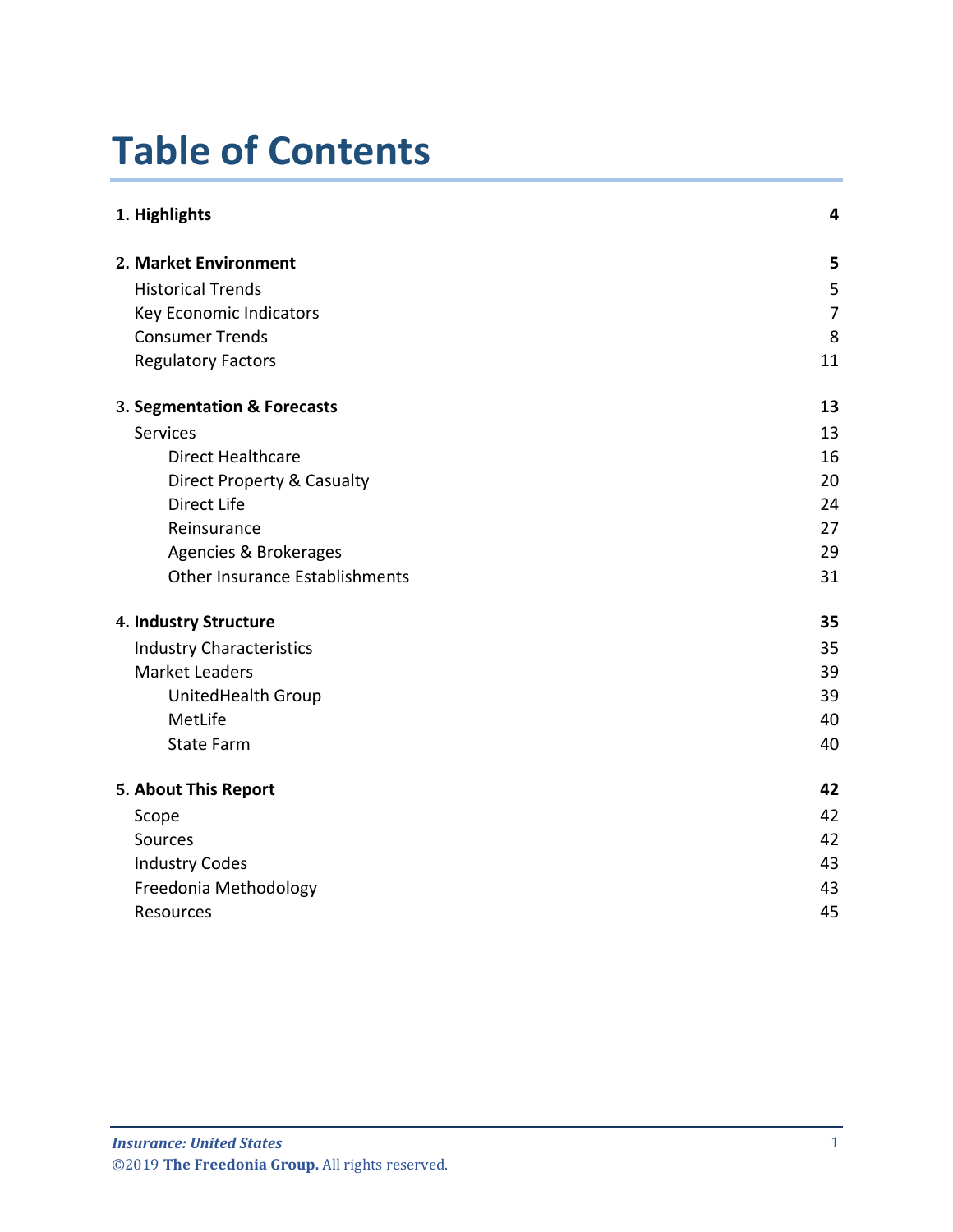# **List of Tables & Figures**

| Figure 1   Key Trends in US Insurance Revenues, 2018 - 2023                         | 4  |
|-------------------------------------------------------------------------------------|----|
| Figure 2   US Nominal Insurance Revenue Trends, 2008 - 2018                         | 5  |
| Figure 3   US Real Insurance Revenue Trends, 2008 - 2018                            | 6  |
| Table 1   Key Indicators for US Insurance Demand, 2008 - 2023                       | 7  |
| Figure 4   Survey: Desired Areas of Improvement in Healthcare Plans (% of           |    |
| respondents, 2019)                                                                  | 8  |
| Figure 5   Survey: Do you have life insurance? (% of respondents by household       |    |
| income, 2018)                                                                       | 9  |
| Figure 6   Survey: How did you purchase your life insurance? (% of respondents,     |    |
| 2019)                                                                               | 9  |
| Figure 7   Survey: Do you have property and casualty insurance? (% of respondents   |    |
| by household income, 2018)                                                          | 10 |
| Figure 8   Survey: How did you purchase your property and casualty insurance? (% of |    |
| respondents, 2019)                                                                  | 10 |
| Figure 9   US Insurance Revenues by Establishment Type, 2008 - 2023 (US\$ tril)     | 13 |
| Table 2   US Insurance Revenues by Establishment Type, 2008 - 2023 (US\$ bil)       | 13 |
| Figure 10   US Insurance Revenues by Establishment Type Performance Index, 2008 -   |    |
| 2023 (2008=100)                                                                     | 14 |
| Figure 11   US Nominal & Real Insurance Revenues, 2008 - 2023                       | 15 |
| Table 3   US Real Insurance Revenues, 2008 - 2023 (2012US\$ bil)                    | 15 |
| Figure 12   US Insurance Price Index by Major Segment, 2008 - 2023 (2008=100)       | 16 |
| Figure 13   US Direct Healthcare Insurance Revenues w/ Healthcare Expenditures,     |    |
| $2008 - 2023$                                                                       | 17 |
| Figure 14   US Direct Healthcare Insurance Establishment Revenues by Type, 2012     |    |
| $(\%)$                                                                              | 18 |
| Table 4   Healthcare Insurance Types by Funding & Reimbursement Design              | 20 |
| Figure 15   US Direct Property & Casualty Insurance Revenues w/ Gross Domestic      |    |
| Product, 2008 - 2023                                                                | 21 |
| Figure 16   US Direct Property & Casualty Insurance Establishment Revenues by       |    |
| Type, 2012 (%)                                                                      | 23 |
| Figure 17   US Direct Life Insurance Revenues w/ Population 25 Years & Older, 2008  |    |
| $-2023$                                                                             | 25 |
| Figure 18   US Direct Life Insurance Establishment Revenues by Type, 2012 (%)       | 26 |
| Figure 19   Survey: Do you have life insurance? (% of respondents by age group,     |    |
| 2018)                                                                               | 27 |
| Figure 20   US Reinsurance Revenues w/ Direct Insurance Revenues, 2008 - 2023       | 27 |
| Figure 21   US Reinsurance Establishment Revenues by Type, 2012 (%)                 | 28 |
|                                                                                     |    |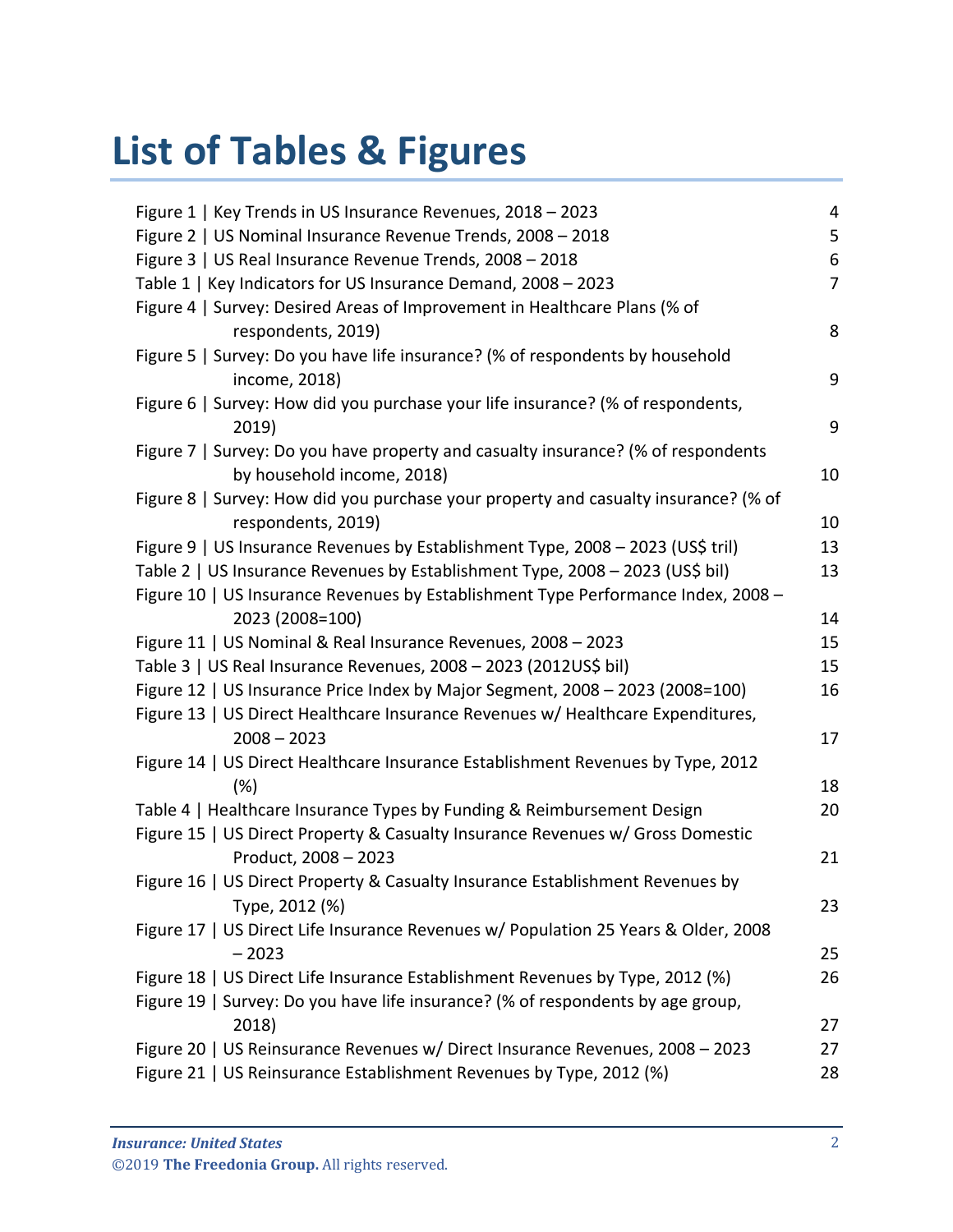### **List of Tables & Figures (***continued***)**

| Figure 22   US Insurance Agencies & Brokerages Revenues w/ Direct Insurance        |    |
|------------------------------------------------------------------------------------|----|
| Revenues, 2008 - 2023                                                              | 30 |
| Figure 23   US Insurance Agency & Brokerage Establishment Revenues by Type, 2012   |    |
| $(\%)$                                                                             | 31 |
| Figure 24   US Other Insurance Establishment Revenues w/ Direct Healthcare         |    |
| Insurance Revenues, 2008 - 2023                                                    | 32 |
| Figure 25   US Other Insurance Establishment Revenues by Type, 2007 & 2012 (%)     | 33 |
| Figure 26   US Insurance Revenues by Establishment Type, 2008 - 2023 (%)           | 34 |
| Table 5   US Insurance Firms, Establishments, Employment, & Nonemployer            |    |
| Establishments, 2008 - 2018                                                        | 36 |
| Figure 27   US Insurance Firms, Establishments, Employment, & Nonemployer          |    |
| Establishments, 2008 - 2018                                                        | 37 |
| Figure 28   US Insurance Revenue Concentration, 2002 - 2012 (%)                    | 37 |
| Figure 29   US Insurance Revenue Concentration by Establishment Type for Largest 4 |    |
| Firms, $2002 - 2012$ (%)                                                           | 38 |
| Table 6   Leading Participants in the US Insurance Market by Type                  | 41 |
| Table 7   NAICS & SIC Codes Related to Insurance                                   | 43 |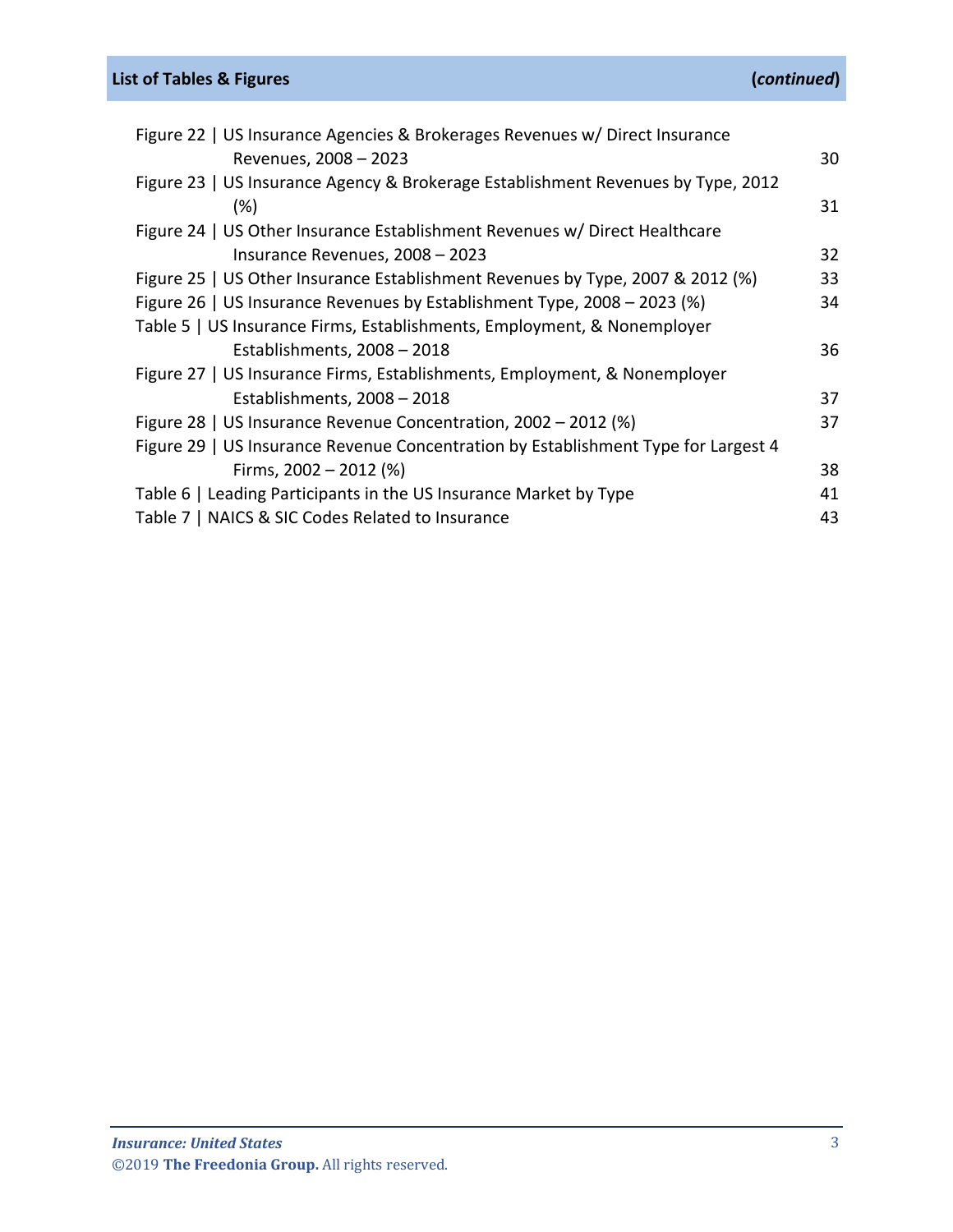# <span id="page-4-0"></span>**About This Report**

# <span id="page-4-1"></span>**Scope**

This report forecasts to 2023 US insurance revenues in nominal and real (inflationadjusted) US dollars. Total revenues in nominal terms are segmented by establishment type in terms of:

- direct healthcare
- direct property and casualty
- direct life
- reinsurance
- agencies and brokerages
- other insurance establishments such as third party administrators of insurance and pension funds and claims adjusters

To illustrate historical trends, total revenues; the various segments; and the number of employer firms, employer establishments, employment, and nonemployer establishments are provided in annual series from 2008 to 2018.

This report includes the results of a proprietary national online consumer survey of US adults (age 18+). This Freedonia Focus Reports National Survey has a sample size of approximately 2,000, screened for response quality and representative of the US population on the demographic measures of age, gender, geographic region, race/ethnicity, household income, and the presence/absence of children in the household.

Key macroeconomic indicators are also provided with quantified trends. Other various topics, including profiles of pertinent leading companies, are covered in this report. A full outline of report items by page is available in the Table of Contents.

# <span id="page-4-2"></span>**Sources**

*Insurance: United States* (FF95012) represents the synthesis and analysis of data from various primary secondary, macroeconomic, and demographic sources, such as:

- firms participating in the industry, and their suppliers and customers
- government/public agencies
- intergovernmental and non-governmental organizations
- proprietary and licensed national consumer survey data
- trade associations and their publications
- the business and trade press
- indicator forecasts by The Freedonia Group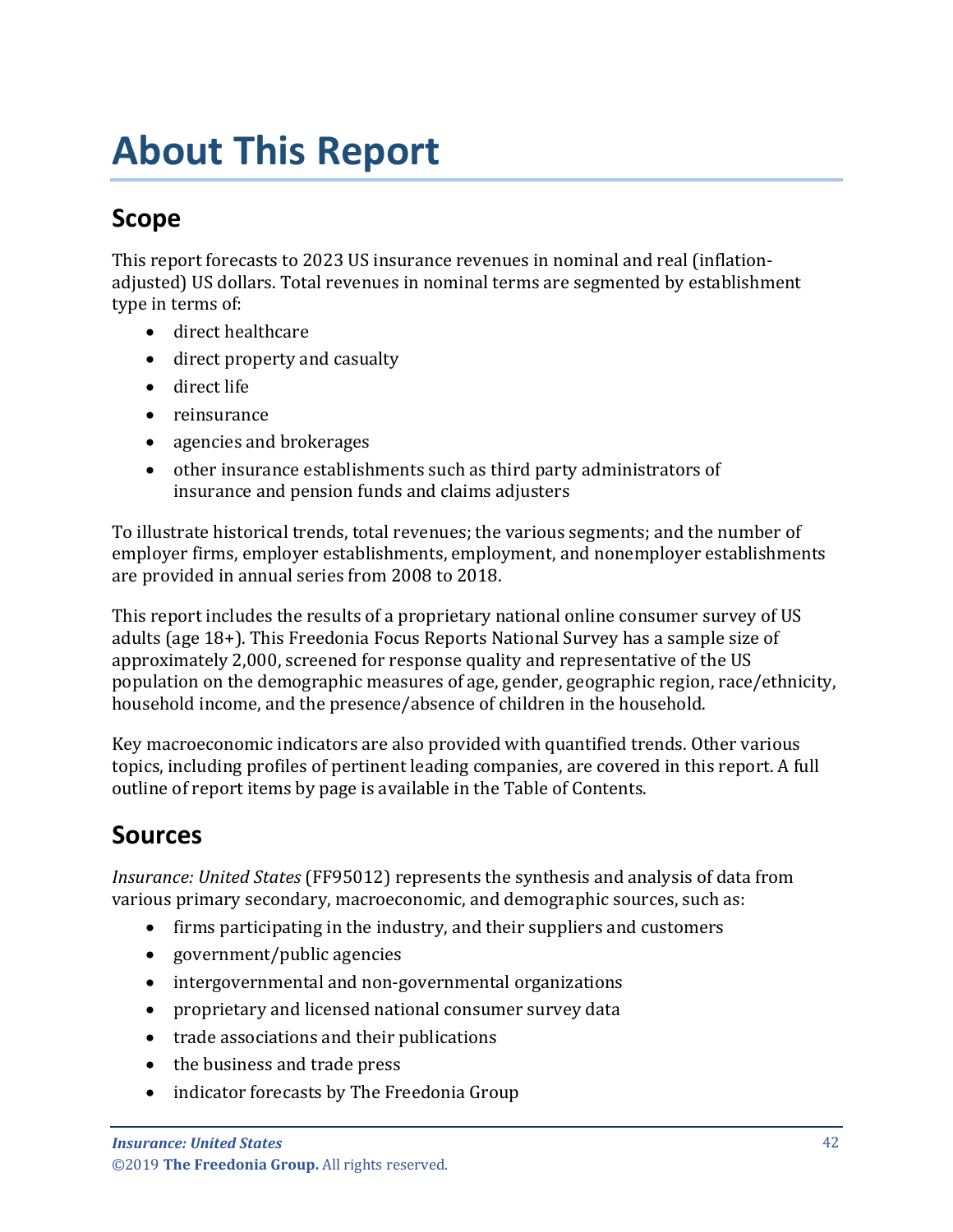• the findings of other reports and studies by The Freedonia Group

Specific sources and additional resources are listed in the Resources section of this publication for reference and to facilitate further research.

## <span id="page-5-0"></span>**Industry Codes**

<span id="page-5-2"></span>

| Table 7   NAICS & SIC Codes Related to Insurance     |                                                                                                               |                                           |                                        |  |  |
|------------------------------------------------------|---------------------------------------------------------------------------------------------------------------|-------------------------------------------|----------------------------------------|--|--|
| <b>NAICS/SCIAN 2017</b>                              |                                                                                                               | <b>SIC</b>                                |                                        |  |  |
| <b>North American Industry Classification System</b> |                                                                                                               | <b>Standard Industrial Classification</b> |                                        |  |  |
| 524113                                               | Direct Life Insurance Carriers                                                                                | 6311                                      | Life Insurance                         |  |  |
| 524114                                               | Direct Health and Medical Insurance Carriers                                                                  | 6321                                      | Accident and Health Insurance          |  |  |
| 524126                                               | Direct Property and Casualty Insurance<br>Carriers                                                            | 6324                                      | Hospital and Medical Service Plans     |  |  |
| 524127                                               | Direct Title Insurance Carriers                                                                               | 6331                                      | Fire, Marine, and Casualty Insurance   |  |  |
| 524128                                               | Other Direct Insurance (except Life, Health,<br>and Medical) Carriers                                         | 6351                                      | Surety Insurance                       |  |  |
| 524130                                               | <b>Reinsurance Carriers</b>                                                                                   | 6361                                      | Title Insurance                        |  |  |
| 524210                                               | Insurance Agencies and Brokerages                                                                             | 6371                                      | Pension, Health, and Welfare Funds     |  |  |
| 524291                                               | <b>Claims Adjusting</b>                                                                                       | 6399                                      | Insurance Carriers, NEC                |  |  |
| 524292<br>524298                                     | Third Party Administration of Insurance and<br><b>Pension Funds</b><br>All Other Insurance Related Activities | 6411                                      | Insurance Agents, Brokers, and Service |  |  |
|                                                      |                                                                                                               |                                           |                                        |  |  |

Source: US Census Bureau

# <span id="page-5-1"></span>**Freedonia Methodology**

The Freedonia Group, a subsidiary of MarketResearch.com, has been in business for more than 30 years and in that time has developed a comprehensive approach to data analysis that takes into account the variety of industries covered and the evolving needs of our customers.

Every industry presents different challenges in market sizing and forecasting, and this requires flexibility in methodology and approach. Freedonia methodology integrates a variety of quantitative and qualitative techniques to present the best overall picture of a market's current position as well as its future outlook: When published data are available, we make sure they are correct and representative of reality. We understand that published data often have flaws either in scope or quality, and adjustments are made accordingly. Where no data are available, we use various methodologies to develop market sizing (both top-down and bottom-up) and then triangulate those results to come up with the most accurate data series possible. Regardless of approach, we also talk to industry participants to verify both historical perspective and future growth opportunities.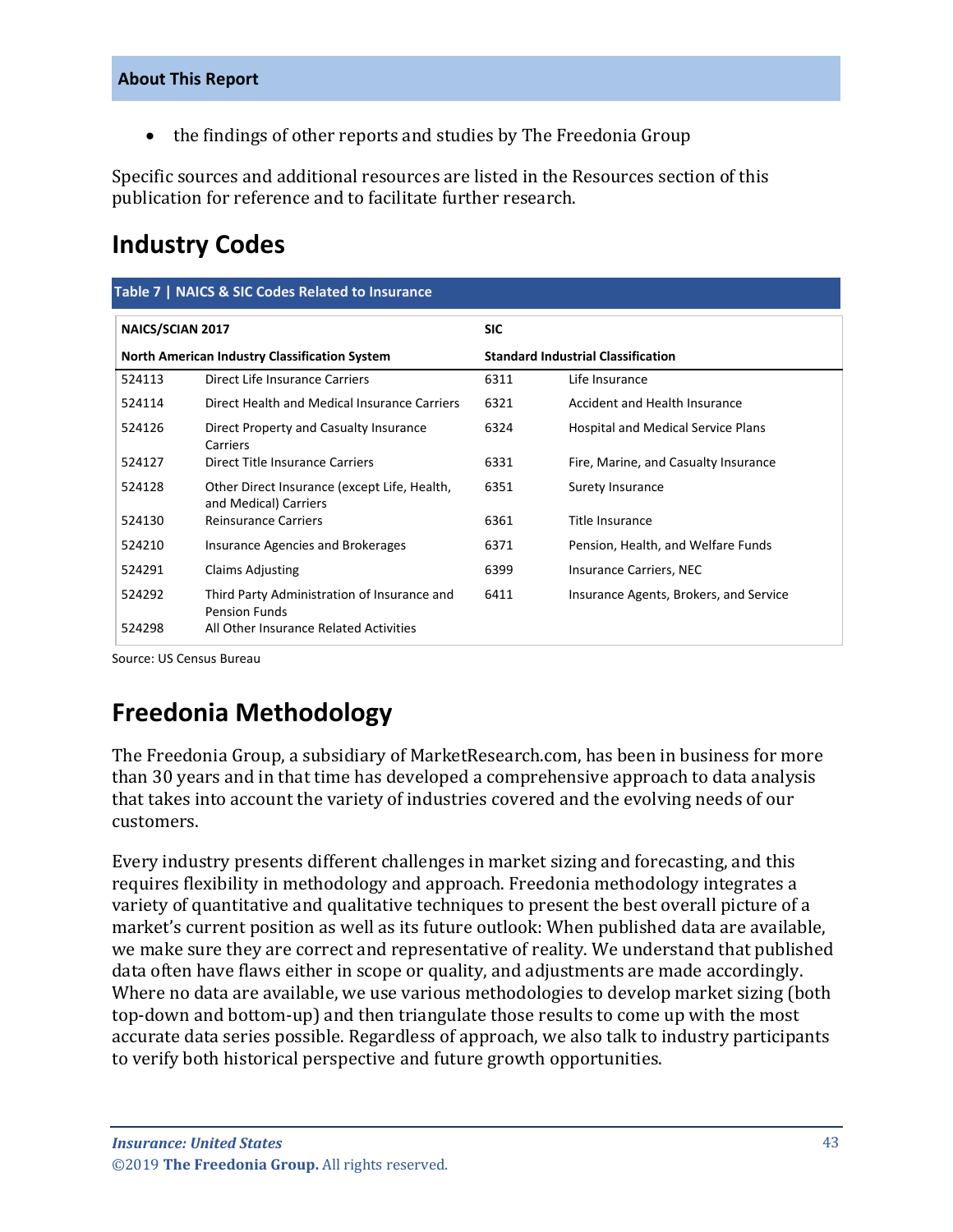#### **About This Report**

Methods used in the preparation of Freedonia market research include, but are not limited to, the following activities: comprehensive data mining and evaluation, primary research, consensus forecasting and analysis, ratio analysis using key indicators, regression analysis, end use growth indices and intensity factors, purchase power parity adjustments for global data, consumer and end user surveys, market share and corporate sales analysis, product lifespan analysis, product or market life cycle analysis, graphical data modeling, long-term historical trend analysis, bottom-up and top-down demand modeling, and comparative market size ranking.

Freedonia quantifies trends in various measures of growth and volatility. Growth (or decline) expressed as an average annual growth rate (AAGR) is the least squares growth rate, which takes into account all available datapoints over a period. The volatility of datapoints around a least squares growth trend over time is expressed via the coefficient of determination, or  $r^2$ . The most stable data series relative to the trend carries an  $r^2$  value of 1.0; the most volatile – 0.0. Growth calculated as a compound annual growth rate (CAGR) employs, by definition, only the first and last datapoints over a period. The CAGR is used to describe forecast growth, defined as the expected trend beginning in the base year and ending in the forecast year. Readers are encouraged to consider historical volatility when assessing particular annual values along the forecast trend, including in the forecast year.

## **Copyright & Licensing**

The full report is protected by copyright laws of the United States of America and international treaties. The entire contents of the publication are copyrighted by The Freedonia Group.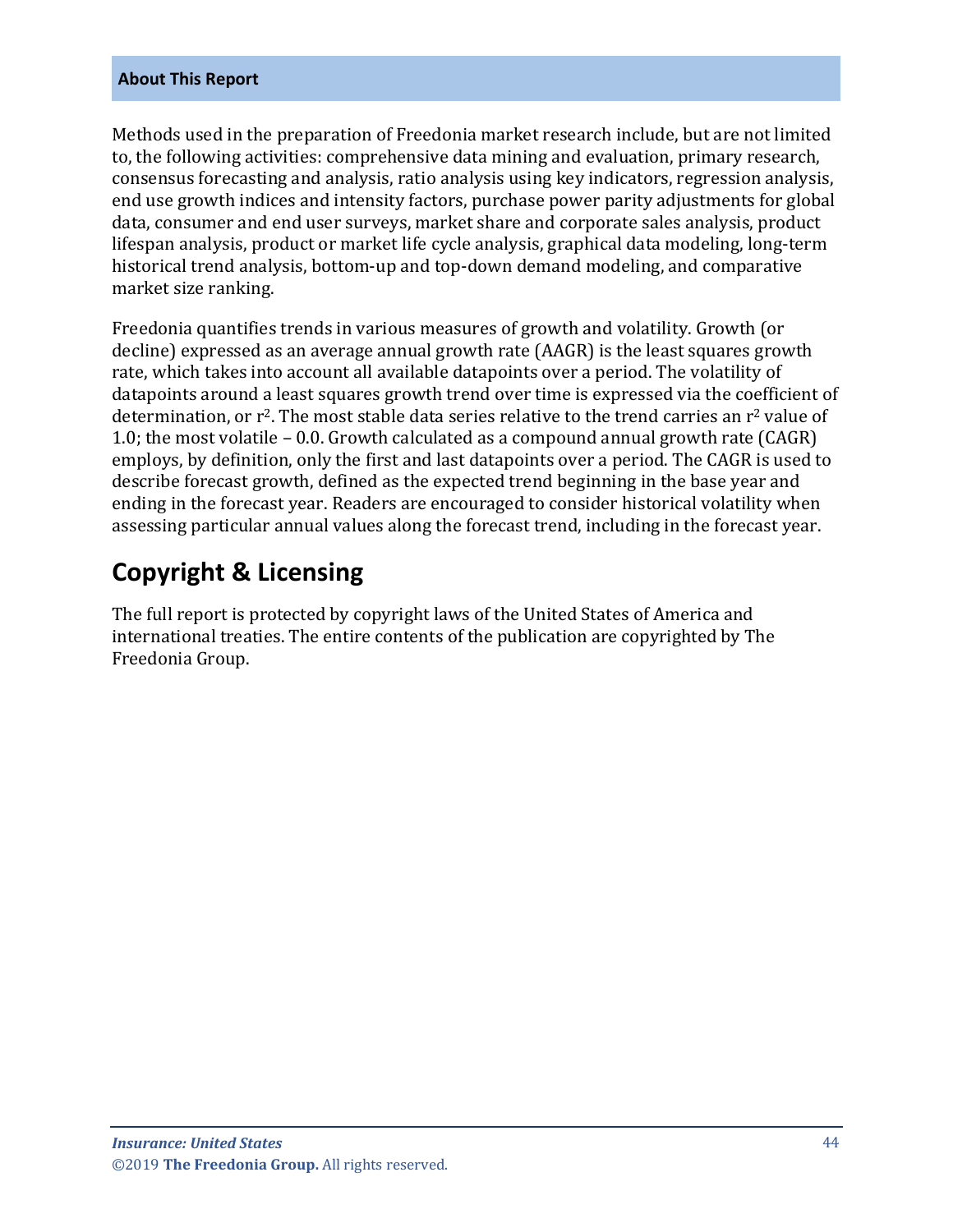#### <span id="page-7-0"></span>**Resources**

#### **The Freedonia Group**

#### **[Freedonia Industry Studies](http://www.freedoniagroup.com/Home.aspx?ReferrerId=FL-Focus)**

 *[Elder Care Services Market in the US](http://www.freedoniagroup.com/DocumentDetails.aspx?ReferrerId=FL-FOCUS&studyid=3587) [Global Housing](http://www.freedoniagroup.com/DocumentDetails.aspx?ReferrerId=FL-FOCUS&studyid=3752) [Global Hybrid & Electric Vehicles](http://www.freedoniagroup.com/DocumentDetails.aspx?ReferrerId=FL-FOCUS&studyid=3627) [Global Motorcycles](http://www.freedoniagroup.com/DocumentDetails.aspx?ReferrerId=FL-FOCUS&studyid=3634) [Private Security Services in the US](http://www.freedoniagroup.com/DocumentDetails.aspx?ReferrerId=FL-FOCUS&studyid=3517) [Recreational Vehicles in the US](http://www.freedoniagroup.com/DocumentDetails.aspx?ReferrerId=FL-FOCUS&studyid=3624)*

#### **[Freedonia Focus Reports](https://www.freedoniafocusreports.com/redirect.asp?progid=89534&url=/)**

 *[Commercial Banking: United States](https://www.freedoniafocusreports.com/Commercial-Banking-United-States-FF95010/?progid=89534) [Contacts, Eyeglasses, & Sunglasses: United States](https://www.freedoniafocusreports.com/Contacts-Glasses-Sunglasses-United-States-FF40088/?progid=89534) [Demographics: United States](https://www.freedoniafocusreports.com/Demographics-United-States-FF95050/?progid=89534) [Global Healthcare](https://www.freedoniafocusreports.com/Global-Healthcare-FW40017/?progid=89534) [Healthcare: United States](https://www.freedoniafocusreports.com/Healthcare-United-States-FF40017/?progid=89534) [Healthcare Insurance: United States](https://www.freedoniafocusreports.com/Healthcare-Insurance-United-States-FF95013/?progid=89534) [Housing: United States](https://www.freedoniafocusreports.com/Housing-United-States-FF60024/?progid=89534) [Insurance: United States](https://www.freedoniafocusreports.com/Insurance-United-States-FF95012/?progid=89534) [Medical Equipment & Supplies: United States](https://www.freedoniafocusreports.com/Medical-Equipment-Supplies-United-States-FF40018/?progid=89534) [Medical Imaging Products: United States](https://www.freedoniafocusreports.com/Medical-Imaging-Products-United-States-FF40037/?progid=89534) [Medical Implants: United States](https://www.freedoniafocusreports.com/Medical-Implants-United-States-FF40032/?progid=89534) [Medical Services: United States](https://www.freedoniafocusreports.com/Medical-Services-United-States-FF95014/?progid=89534) [Motor Vehicles: United States](https://www.freedoniafocusreports.com/Motor-Vehicles-United-States-FF85029/?progid=89534) [Pharmaceuticals: United States](https://www.freedoniafocusreports.com/Pharmaceuticals-United-States-FF40040/?progid=89534) [Professional Services: United States](https://www.freedoniafocusreports.com/Professional-Services-United-States-FF95063/?progid=89534)* **Freedonia [Custom Research](http://www.freedoniagroup.com/CustomResearch.aspx?ReferrerId=FL-Focus)**

#### **Packaged Facts**

 *[Pet Insurance in the U.S.,](https://www.packagedfacts.com/Pet-Insurance-North-America-Edition-11907705/?progid=89534)* September 2018

#### **Trade Publications**

*Best's Review Business Insurance Insurance Business America Insurance Journal PropertyCasualty360*